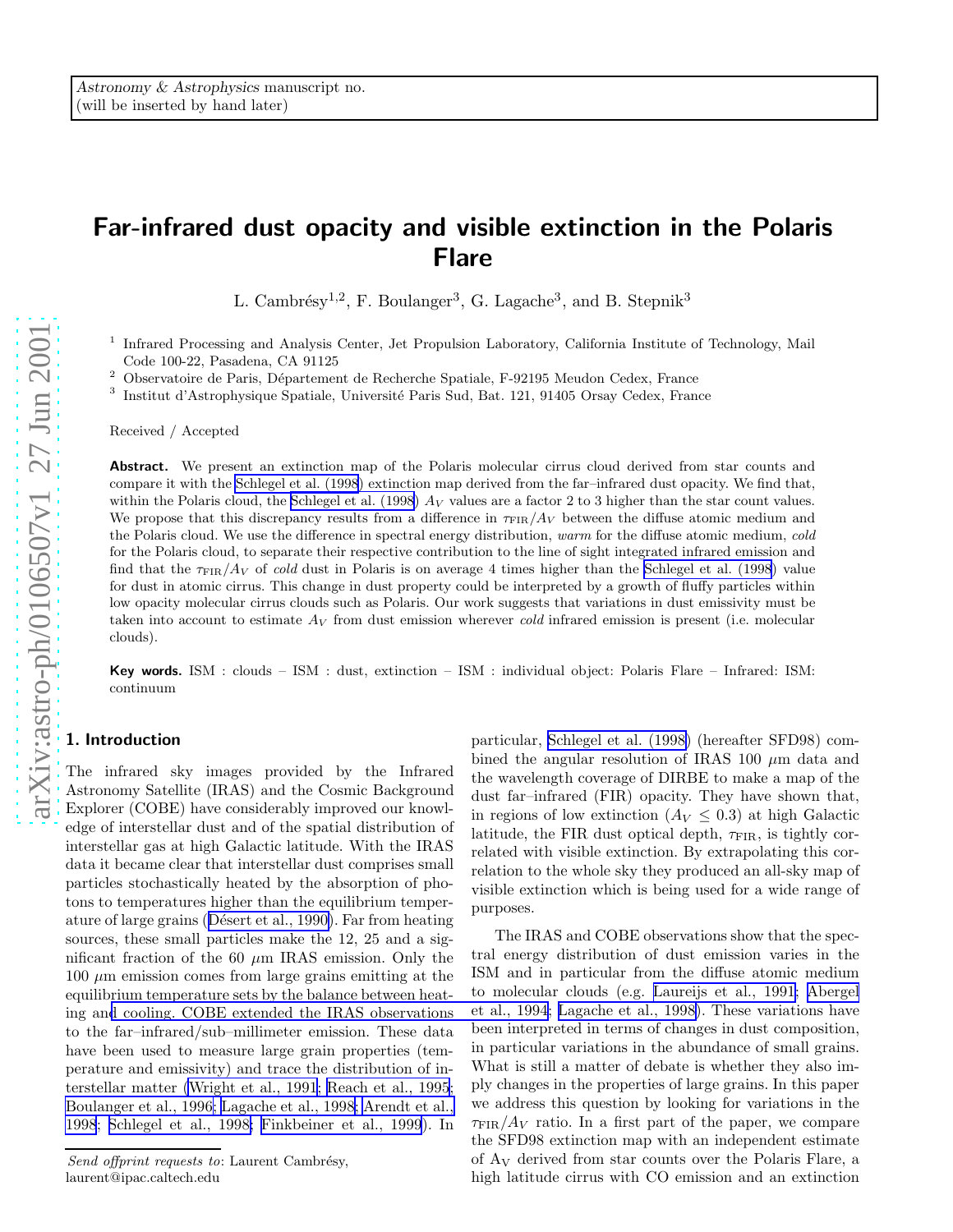<span id="page-1-0"></span>around 1 mag [\(Heithausen & Thaddeus, 1990](#page-8-0); [Bernard](#page-8-0) et al., [1999](#page-8-0)). We find that the SFD98 extinction is on average twice that estimated from star counts. In the second part, we investigate various explanations of the extinction discrepancy and propose to relate it to a difference in  $\tau_{\text{FIR}}/A_V$  [between dust in low extinction cirrus and the](#page-8-0) colder dust associated with the Polaris Flare.

#### 2. Extinction in the Polaris Flare

# 2.1. Extinction map from star counts

Wehave used the USNO-PMM ([Monet, 1996](#page-8-0))  $B$  photometry and the method described in Cambrésy (1999) to build a visual extinction map (assuming  $R_V = 3.1$ ) of the Polaris cirrus cloud (Fig. 1). The method consists of star counts with variable resolution in which the local stellar density is estimated with the 20 nearest stars of each position. The extinction is derived from the star density (D) as follows:

$$
A_B = \frac{1}{a} \log \frac{D_{\text{ref}}(b)}{D} \tag{1}
$$

$$
A_V = A_B \times \frac{A_V}{A_B} = A_B \times \frac{R_V}{1 + R_V} \tag{2}
$$

where  $a$  is the slope of the  $B$  luminosity function and  $D_{ref}$ the reference stellar density in the absence of extinction. The high galactic latitude of the Polaris Flare ( $b \sim 27^{\circ}$ ) prevents the contamination by other clouds on the same line of sight. The upper limit to its distance of about 240 pc([Heithausen et al., 1993](#page-8-0)) ensures that the cloud is close enough to derive the extinction from star counts without significant contamination by foreground stars.

The extinction map (Fig. 1) is obtained by taking for  $\log D_{\text{ref}}(b)$  the value derived from the linear fit of  $\log D$ versus the galactic latitude b outside the Polaris Flare, i.e.  $\log D_{\text{ref}} = \beta + \alpha \times b$ . This corrects the stellar density variations due to variations in the length of the line of sight through the stellar disk, but ignores extinction from diffuse interstellar matter outside the Polaris cloud. To account for this diffuse uniform or slowly varying extinction which is not seen by star counts, we measured the SFD98 map variations with respect to the galactic latitude for regions with  $(A_V < 0.2)$ . For b ranging from  $25°$  to  $34°$  and l ranging from  $105°$  to  $143°$  we find that  $A_V(\text{SFD98}) - A_V(\text{starcount}) \approx 0.20 - 7.3 \cdot 10^{-3} \times b$ . We have used this relation to correct the star count extinction values in order to make the comparison with the SFD98 map; the absolute value of the resulting correction is lower than 0.05 mag. After this correction, both our extinction map and the SFD98 map measure the total extinction. This is necessary to compare each map together and with DIRBE far–infrared data. Extinction values outside the Polaris cloud (where  $A_V \leq 0.2$ ) match those of the SFD98 map. For  $17 < b < 25$  the linear relation we measured is no longer valid and it becomes hard to make such a correction because of the lack of areas with low extinction in the SFD98 map. Since we are interested only in directions

represented by white crosses which are all at  $b > 25$  in Fig. 1, there is no need to try to include diffuse extinction for  $b < 25$ . The star count Polaris extinction map agrees with extinction values derived from color excesses based onCCD images of a 1 deg<sup>2</sup> section of Polaris ([Zagury](#page-8-0) et al., 1999).

The resolution of the resulting map is about 8'. Statistical uncertainties in the determination of the extinction come from star counts. The distribution of stars follows a Poisson law with a sigma equal to  $\sqrt{N}$ , where  $N$  is the number of counted stars. For  $N = 20$  we obtain  $\Delta A_V = \pm_{0.23}^{0.29}$ . Moreover, the  $R_V$  parameter introduces a systematic uncertainty. In the absence of any measurement, we have assumed  $R_V = 3.1$  which corresponds to the average value in the diffuse interstellar medium. A higher value of 5.5, that is common but not systematic in dense cores, would multiply our extinction values by a factor 1.12.



Fig. 1. Visual extinction map of the Polaris Flare from B star counts using the USNO-PMM catalogue. White crosses represent the DIRBE pixels used to compare the star count based extinction map with the SFD98 extinction map based on FIR emission

#### 2.2. Comparison with SFD98

In Fig. [2](#page-2-0), the ratio between SFD98 and star count extinction values is plotted against the dust temperature as derived by SFD98. For this we have smoothed both extinction maps to the DIRBE resolution. The DIRBE pix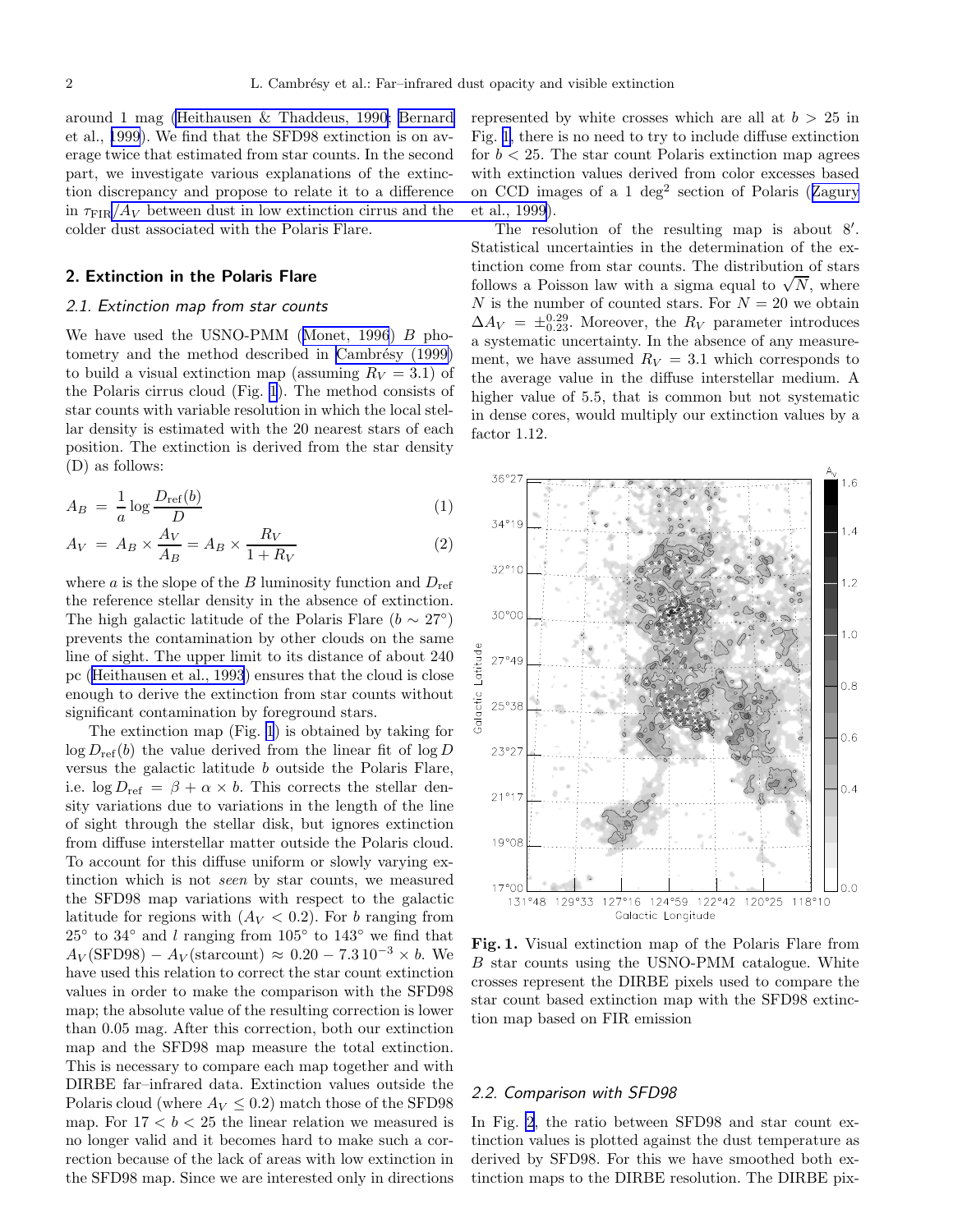<span id="page-2-0"></span>els use[d for this comparison are marked with white crosses](#page-8-0) in Fig. [1](#page-1-0). The SFD98  $A_V$  values are systematically higher than those derived from star counts. The extinction ratio decreases for increasing dust temperatures. The mean ratio between the SFD98 and star count extinction values is 2.1. Fig. 3 shows the spatial distribution of the difference between SFD98 and our extinction map.



Fig. 2. Comparison of the SFD98 extinction with star count extinction in the Polaris Flare versus the SFD98 temperature



Fig. 3. Difference between SFD98 and the star count extinction map at the DIRBE resolution. The two maps are in agreement outside the molecular cloud

The Polaris star counts raise a question about the validity of the SFD98 extinction map in regions of higher extinction that in those where they calibrated their conversion from FIR dust opacity to  $A_V$ . Previous studies have already pointed out similar discrepancies. [Szomoru](#page-8-0)

& Guhathakurta (1999) have presented a study of cirrus clouds with UBV RI photometries and have compared their extinction derived from star counts, color excess,  $UBV$  color–color diagrams and  $BVI$  color–color diagrams. They found for their highest extinction cirrus, in Corona Australis, a discrepancy with the SFD98 map comparable to that found here for the Polaris Flare. [Arce](#page-8-0) [& Goodman \(1999\)](#page-8-0) have compared the extinction toward the Taurus cloud using four different techniques and they also concluded that the SFD98 map overestimates the extinction by a factor of 1.3-1.5. These results are confirmed by [von Braun & Mateo \(2001\)](#page-8-0) who compared a color study of the globular cluster NGC 3201 ( $b = 8.6^{\circ}$ ) with the SFD98 extinction map for this line of sight. They concluded their analysis on a reddening overestimation in the SFD98 map.

### 2.3. Discussion

The extinction data presented in this paper together with similar data on other molecular clouds all lead to the same conclusion: the SFD98 extinctions are larger than the values derived from star counts in molecular clouds where  $A_V \geq 1$ .

Cloud structure on angular scales smaller than the resolution of the star counts can make the measured  $A_V$ smaller than the mean value of  $A_V$ . The relation between the mean extinction and the stellar density is not linear but logarithmic (Eq. [1\)](#page-1-0) whereas the FIR integration over a cell is linear. This could thus explain the extinction discrepancy. [Rossano \(1980](#page-8-0)) has quantified this effect. Using his results, we found that a difference of a factor 2 for a visual extinction of 2 magnitudes would require a surface filling factor lower than 0.1. Such a low surface filling factor is incompatible with studies of the clumpiness of dust extinction which conclude on a smooth distribution of the dust in molecular clouds [\(Thoraval et al., 1997; Lada et al.,](#page-8-0) [1999](#page-8-0)).

Another plausible explanation would be a shortcoming in the SFD98 dust temperature determination in molecular clouds which ignores temperature variation. This should be considered due to the coarse resolution of the SFD98 temperature map ( $\sim 1^{\circ}$ ) compared to the clumpiness of the brightest structures in cirrus clouds. For example, for a given FIR brightness, an underestimation of the dust temperature translates into an overestimation of the dust opacity. Observations of molecular clouds at higher angular resolution than DIRBE do show temperatures locally lower than those of SFD98. For example, PRONAOS observations of a piece of the Polaris cirrus gave a dust temperature of 13.5 K [\(Bernard et al., 1999\)](#page-8-0), significantly lower than the value of 16 K at the same position in the SFD98 temperature map. This example clearly shows that the SFD98 temperature is an effective temperature which represents a mean intensity value weighted over the dust seen within the solid angle of their study. The impact of the beam (and line-of-sight) averaging on the SFD98 tem-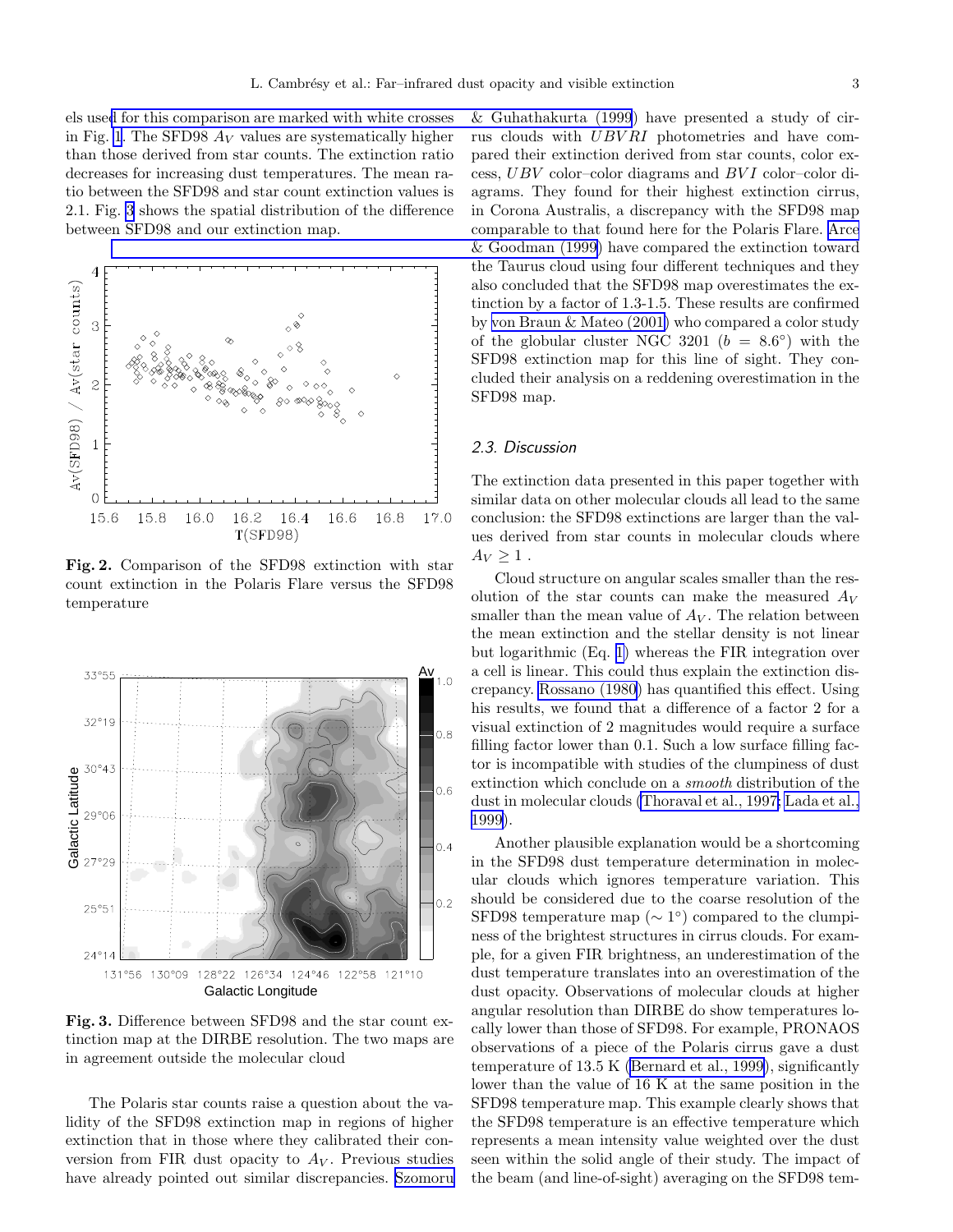peratures and opacities can be discussed on the basis of a simple model where we assume that the emission comes from a mixture of two distinct components. In this calculation, we assume an emissivity law  $(\propto \nu^2)$  and fit a single black body to a combination of two black bodies at different temperatures. The effective optical depth is always [smaller than the sum of the optical depth for the](#page-8-0) two temperatures. Thus if the  $\tau_{\text{FIR}}/A_V$  is the same for both dust components, our simple model shows that the SFD98 method always lead to an underestimation of  $A_V$ , the reverse of the discrepancy observed with star counts (Fig. 4). More generally, when a range of temperatures is present within the beam, the effective FIR dust opacity that is measured by SFD98 is always smaller than the mean opacity. Temperature variations within the beam thus cannot explain the extinction discrepancy between SFD98 and star counts.

The SFD98 map is a  $\tau_{\text{FIR}}$  map and not an  $A_V$  map. To go from one to the other one needs to know the  $\tau_{\text{FIR}}/A_V$ ratio. We propose to explain the extinction discrepancy by variations in the  $\tau_{\text{FIR}}/A_V$  ratio between the low extinction regions used for the calibration of the  $A_V$  and the Polaris molecular cirrus. Variations in the  $R_V$  ratio from diffuse to dense clouds are interpreted as evidence for variations in the optical properties of large dust grains in molecular clouds([Cardelli et al., 1989](#page-8-0)). In our interpretation, the extinction discrepancy would thus be an additional signature of [the evolution of dust from diffuse to dense clouds.](#page-8-0)



Fig. 4. Effective to total optical depth ratio versus warm component fraction. Cold and warm components are described by the modified Planck function  $P = B_{\nu}(T) \times$  $(\lambda/\lambda_0)^{-2}$  with  $T_c = 13.5$  K and  $T_w = 17.5$  K, respectively. Optical depths are derived by fitting each spectrum with a single modified Planck function.

# 3. Warm and cold dust components

# 3.1. Evidence for distinct emission components

The IRAS data have shown that no emission from aromatic hydrocarbons and very small grains at 12, 25 and  $60 \mu m$  is seen towards the dense gas traced by the millimeter transitions of <sup>13</sup>CO [\(Laureijs et al., 1991; Abergel](#page-8-0) et al., 1994). In practice, the molecular emission from this dense gas is observed to be well correlated with the difference between the 100 and 60  $\mu$ m IRAS brightnesses. [Lagache et al. \(1998](#page-8-0)) combined the FIR DIRBE bands to the 60  $\mu$ m data to separate along each line of sight the emission associated with the diffuse ISM and dense gas where both are present. With the long wavelength bands of DIRBE (100, 140 and 240  $\mu$ m), they were able to determine a dust temperature for each of these two emission components. Their results show that the dust associated with the dense gas, as traced by the difference between the 100 and 60  $\mu$ m brightness, is systematically colder (T  $\sim$  15 K) than dust in the diffuse atomic interstellar medium ( $T \sim 17.5$  K). We refer to these two emission components as cold and warm. The distinction between cold and warm emission components characterized by different dust temperatures and the abundance of small grains emission is corroborated by sub-mm observations at higher angular resolution for which the spatial separation of the infrared emission from diffuse and dense gas is easier to distinguish than with the DIRBE data ([Bernard et al., 1999; Stepnik et al., 2001; Laureijs et al.,](#page-8-0) 1996).

We propose to relate the extinction discrepancy to a variation in the  $\tau_{\text{FIR}}/A_V$  ratio between the *cold* and warm dust components. In their analysis of the DIRBE data, SFD98 did not consider the possible presence of distinct emission components with different dust temperature along the line of sight. They assume that large grain properties are everywhere the same and consequently that the temperature variations are exclusively due to changes in dust heating. In the [Lagache et al. \(1998](#page-8-0)) description of the data, the observed variations in the dust effective emission temperature are to a large extent due to various degrees of mixing between the warm and cold components. In a second paper, [Finkbeiner et al. \(1999](#page-8-0)), the same authors as SFD98, showed the necessity of including a very cold emission component with  $T \sim 9K$  in their analysis to improve the fitting of the FIRAS data at long wavelengths. However, this very cold component and the cold component of [Lagache et al. \(1998\)](#page-8-0) are distinct (Note that they are not mutually exclusive and that both may be required to correctly describe the data). The cold component, derived from DIRBE data, is spatially correlated with known molecular clouds; the very cold component, deduced from FIRAS long-wavelength spectra is, on the contrary, present in all directions. For the subject of this paper the key difference between both components is that in the [Finkbeiner et al. \(1999](#page-8-0)) analysis the very cold component accounts for a fixed fraction of the emission, independent of sky position (fixed opacity ratios between the very cold and warm components, with temperature given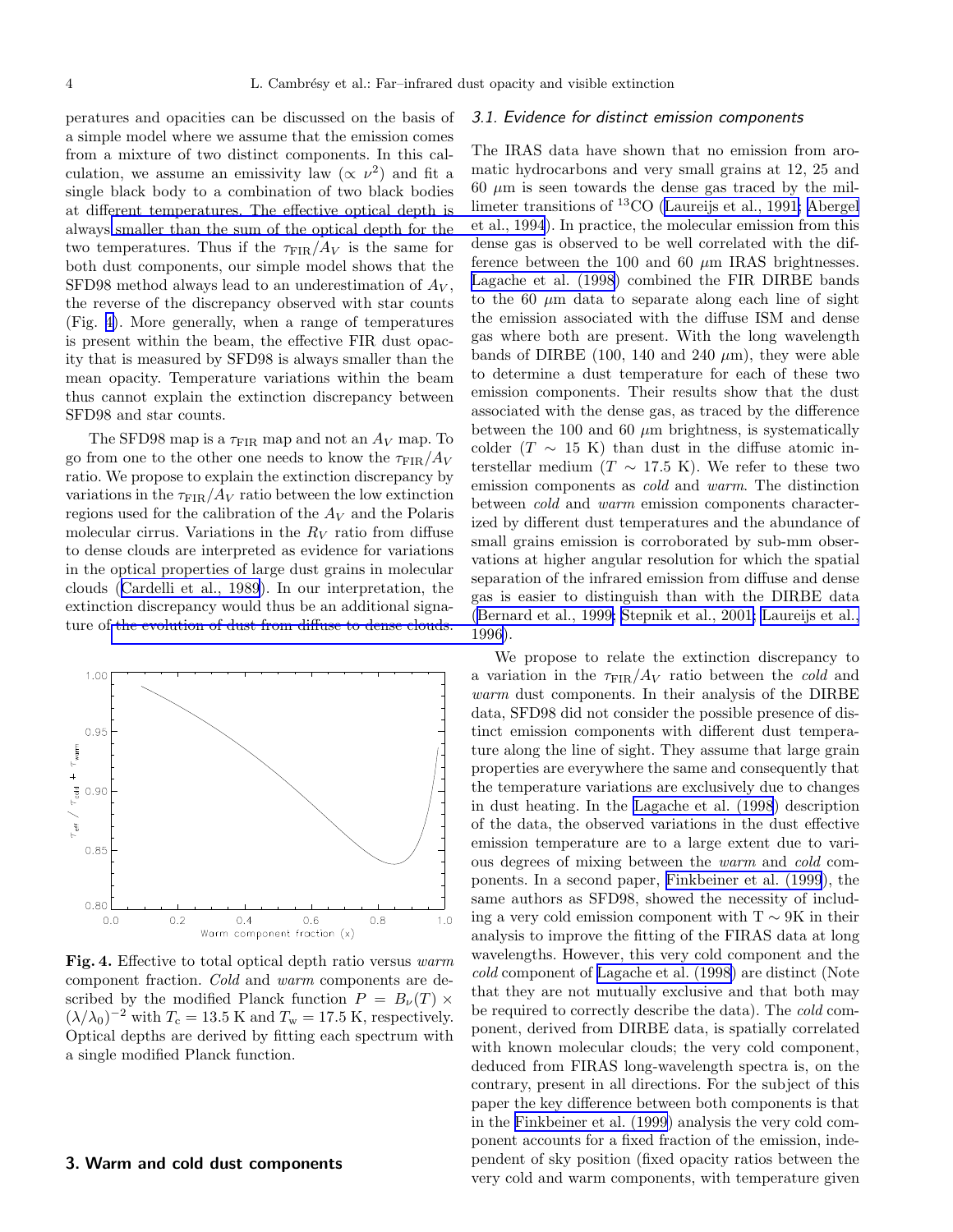<span id="page-4-0"></span>by a power law) while in the [Lagache et al. \(1998\)](#page-8-0) analysis the cold fraction varies spatially and is zero in the high latitude regions used by SFD98 for the calibration of the  $\tau_{\text{FIR}}/A_V$  ratio. Due to this spatial dependence, a difference in dust properties between the cold and warm emission components, namely in the  $\tau_{\text{FIR}}/A_V$  ratio, will limit the domain of the SFD98 conversion of  $\tau_{\text{FIR}}$  into  $A_V$  and could account for the observed discrepancy with star counts. This statement is quantified in the following sections.

# 3.2. Separation of the warm and cold components

A separation of the warm and cold contributions to the infrared brightness is necessary in order to derive a temperature and FIR opacity for each component. To do this, we apply a method similar to that of [Lagache](#page-8-0) [et al. \(1998](#page-8-0)) to DIRBE images of the Polaris Flare. Let  $I(\lambda)$  ( $\lambda$ =100, 140, 240  $\mu$ m) be the DIRBE emission at 100, 140 and 240  $\mu$ m respectively, and  $R(\lambda, 60)$  the  $I_{\nu}(\lambda)/I_{\nu}(60)$  flux ratio observed in cirrus clouds. The cold maps are computed at each wavelength according to the relationship:  $I(\lambda)_{c} = I(\lambda) - R(\lambda, 60) \times I(60)$ .

We first determine  $R(100, 60)$  using the correlation diagram of the diffuse cirrus emission around the Polaris cloud. We obtain  $R(100, 60) = 4.0 \pm 0.3$ . At 140 and  $240 \mu m$  the correlation diagrams are much more noisy. Therefore we prefer to compute  $R(140, 60)$  and  $R(240, 60)$ using  $R(100, 60)$  and assuming a large grain temperature of 17.5 $\pm$ 0.5 K. We thus obtain:  $R(140, 60) = 7.9 \pm 1.1$ and  $R(240, 60) = 6.4 \pm 1.4$ .

The produced cold maps have non-zero emission at a large scale due to 1) zodiacal residual emission (mainly coming from the 60  $\mu$ m map) and 2) non-correction of the Cosmic Infrared Background. Therefore, under the assumption that the cold dust is distributed with limited angular extent in molecular clouds, we remove the low frequency structures using a  $18° \times 18°$  median filter. We thus obtain, at the end, maps of cold dust emission at 100, 140, and 240  $\mu$ m which are clumped on scales smaller than our filter size.

Map of statistical uncertainties for the cold emission are computed using the DIRBE release error maps:

$$
\Delta_{\text{sta}} I_{\nu}(\lambda)_{\text{c}} = \sqrt{\Delta I_{\nu}(\lambda)^2 + R(\lambda, 60)^2 \times \Delta I_{\nu}(60)^2}
$$
(3)

Systematic uncertainties are derived following:

$$
\Delta_{\rm sys} I_{\nu}(\lambda)_{\rm c} = \Delta R(\lambda, 60) \times I_{\nu}(60) \tag{4}
$$

Temperatures and optical depths are derived only for pixels containing significant cold emission (see Fig. [1](#page-1-0)), i.e. cold intensities at 100, 140 and 240  $\mu$ m greater than  $3\sigma$ ,  $\sigma$  being estimated at each wavelength using the width of the histograms of the *cold* emission maps.

Statistical and systematic uncertainties on the cold dust temperature and optical depth are computed using

the statistical and systematic 100, 140 and 240  $\mu$ m error maps of cold emission, respectively. Temperatures and optical depths are derived using the  $\chi^2$  fitting and assuming a FIR dust emissivity index of 2. Uncertainties given by the  $\chi^2$  fitting correspond to the 68.3% confidence level.

To determine the warm optical depth, we adopt the following method. We first remove to the 100  $\mu$ m map the cold 100  $\mu$ m emission and the cosmic FIR background value from [Lagache et al. \(2000\)](#page-8-0). We then assume that the *warm* component has a temperature of  $17.5\pm0.5$  K with a FIR dust emissivity index of 2. Optical depth is thus directly proportional to the 100  $\mu$ m warm emission.

The error on the warm emission, including both the systematic and statistical errors, is:

$$
\Delta I_{\nu}(100)_{\rm w} = \sqrt{\Delta I_{\nu}(100)^2 + \Delta I_{\nu}(100)_{\rm c}^2 + \Delta I_{\nu}(100)_{\rm CIB}^2(5)}
$$

Optical depth uncertainties correspond to the minimum and maximum optical depth value allowed by the combination of  $\Delta I_{\nu}(100)_{\rm w}$  and the 0.5 K error on the assumed dust temperature.

# 3.3. From far–infrared optical depth to visible extinction

Within the two components model, the total extinction can be written as the sum of the extinction in the warm and in the cold components:

$$
A_V = A_V^{\rm w} + A_V^{\rm c} \tag{6}
$$

and we have:

$$
A_V^{\rm w} = \tau_{100}^{\rm w} \times \left(\frac{\tau_{100}}{A_V}\right)_{\rm w}^{-1} \tag{7}
$$

$$
A_V^{\rm c} = \tau_{100}^{\rm c} \times \left(\frac{\tau_{100}}{A_V}\right)_{\rm c}^{-1}
$$
 (8)

where the ratio  $(\tau_{100}/A_V)_{w,c}$  are the emissivities of the dust at 100  $\mu$ m for the *warm* and *cold* components, respectively. We take for the FIR-to-visible opacity ratio of the warm component,  $(\tau_{100}/A_V)_w$ , the ratio measured by SFD98 in low extinction regions. Then, we can derive  $A_V^{\rm w}$ using Eq. 7 and the emissivity of the cold component is:

$$
\left(\frac{\tau_{100}}{A_V}\right)_{\rm c} = \frac{\tau_{100}^{\rm c}}{A_V - A_V^{\rm w}}
$$
\n(9)

# 3.4. Far–infrared emissivity of the warm component

The dust emissivity for the *warm* component is taken from SFD98. In their paper, they provide the value of  $p = E_{B-V}/I_{100} = 0.0184$ , where  $I_{100}$  is the 100  $\mu$ m brightness expressed in MJy sr−<sup>1</sup> corrected from the zodiacal emission and scaled with the measured dust opacity from the pixel dependent dust temperature to a fixed temperature of 18.2 K. With this scaling, the conversion from  $I_{100}$ to FIR opacity becomes pixel independent. We have:

$$
\frac{\tau_{100}}{A_V} = \frac{I_{100}}{A_V \times \mathcal{B}_{100}(T)} = \frac{1}{R_V p \mathcal{B}_{100}(18.2 \text{K})}
$$
(10)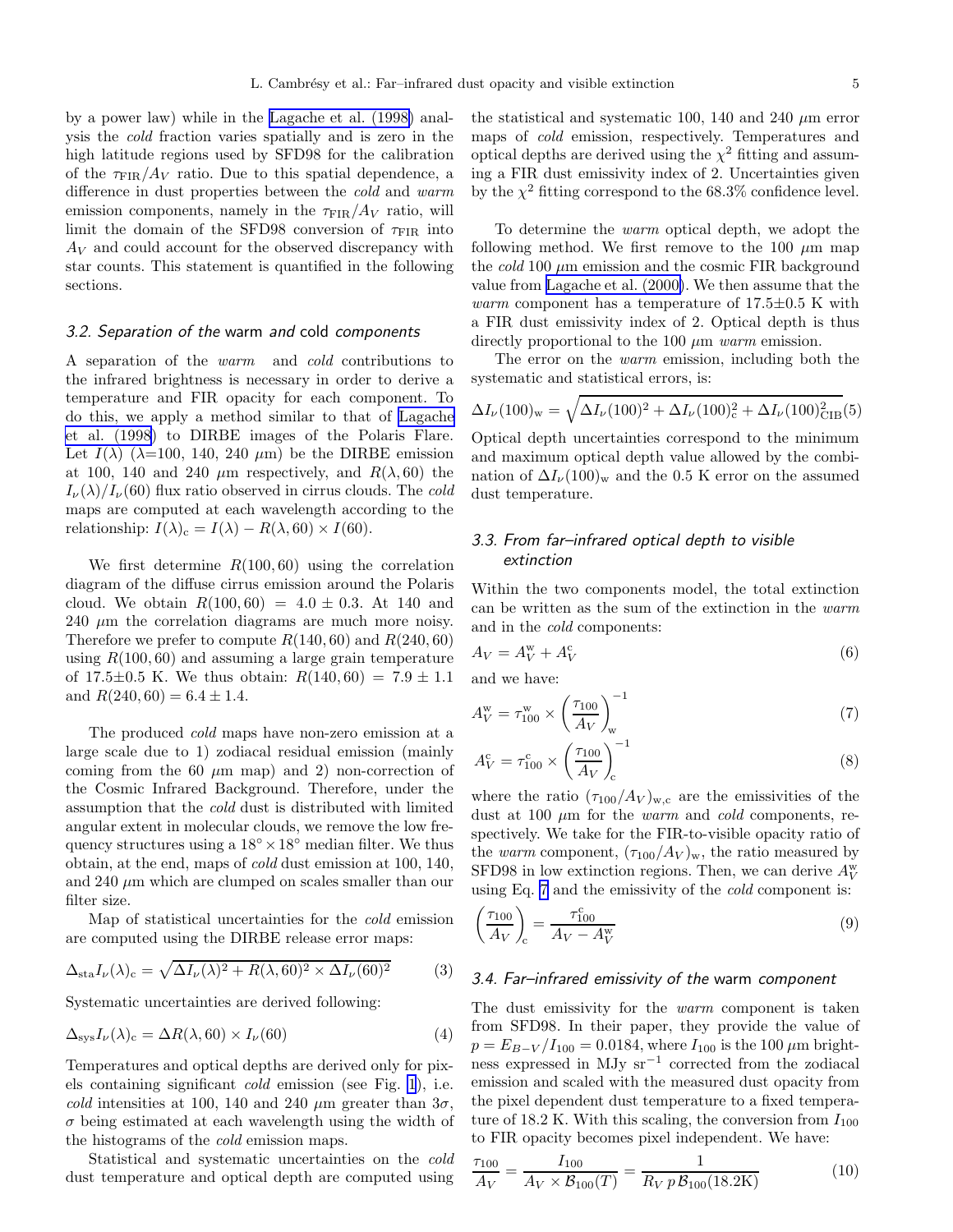For the mean Solar Neighborhood extinction law we have  $R_V = A_V / E_{B-V} = 3.1$ . Moreover, a color correction should be applied to the optical depth because FIR fluxes are expressed for the effective filter wavelength assuming  $a \nu^{-1}$  law. The correction consists of dividing the infrared flux by a color factor  $K$  defined in the DIRBE *explanatory* supplement as follow:

$$
\mathcal{K} = \frac{\int_{\nu} \left(\frac{I_{\nu}}{I_{\nu_0}}\right)_{\text{real}} W_{\nu} \, d\nu}{\int_{\nu} \left(\frac{I_{\nu}}{I_{\nu_0}}\right)_{\text{eff}} W_{\nu} \, d\nu} \tag{11}
$$

where  $W_{\nu}$  is the filter profile. The value given in the explanatory supplement is  $\mathcal{K}_{100}(18.2K) = 0.91125$ .

Finally, the emissivity for the warm component is:

$$
\left(\frac{\tau_{100}}{A_V}\right)_w = \frac{\mathcal{K}_{100}(18.2 \text{K})}{R_V p \mathcal{B}_{100}(18.2 \text{K})} = 1.31 10^{-7} \tag{12}
$$

### 3.5. Far–infrared emissivity of the cold component

## 3.5.1. Result

Following the procedure described in Sect. [3.2](#page-4-0) and [3.3](#page-4-0) we use the extinction map (Fig. [1](#page-1-0)) and the decomposition of the FIR flux in two components. We use the DIRBE resolution (the extinction map has been convolved by the DIRBE beam) and only pixels with high signal-to-noise ratio for both components. Fig. [5](#page-6-0) show the temperature and the optical depth normalized to 1cm<sup>−</sup><sup>1</sup> for the two components. The temperature in the Polaris Flare varies from 13 K to 15.5 K.



Fig. 6. Emissivity variation versus temperature in the Polaris Flare, with the typical statistical (cross in the upper right corner) and systematic (squares) uncertainties. The filled square represents the SFD98 value which corresponds to the *warm* component emissivity. Dust emissivity of the cold component is 4.0 times larger than the warm one

Using Eq. [9](#page-4-0) we obtain the values of the emissivity of the *cold* component,  $\left(\frac{\tau_{100}}{A_V}\right)$ c , presented in the Fig. 6. These values are all above the SFD98 value for the warm component (filled square in Fig. 6). The median value for the cold component emissivity at 100  $\mu$ m is:

$$
\left(\frac{\tau_{100}}{A_V}\right)_{\rm c} = 5.3 \, 10^{-7} \tag{13}
$$

This is 4.0 times larger than the SFD98 value for the warm component.

#### 3.5.2. Uncertainties

In this sub-section, we compare uncertainties on the dust parameters with the dispersion of the points in Fig. 6. For the warm component, we are not able to separate the systematic from the statistical errors (see Eq. [5\)](#page-4-0). Since these errors are small compared to those on the cold component parameters (by a factor of  $\sim$  3) we focus on this last contribution to the observed scatter in Fig. 6.

Systematic errors. In Sect. [3.2](#page-4-0) we describe errors associated with the separation of the FIR flux in two components. Systematic errors on  $\tau_{100}/A_V$  are dominated by uncertainties on  $R(\lambda, 60)$  which are used to derive the emission of the cold dust. These systematic errors would shift the whole set of data points. In Fig. 6 we give the direction and amplitude of these shifts for the median value. Extreme values for  $\left(\frac{\tau_{100}}{A_V}\right)$  $\int_{c}$  are 3.6 10<sup>-7</sup> and 7.9 10<sup>-7</sup> and correspond to 2.7 and 6.0 respectively for the ratio of the emissivity between the two components. For  $R_V = 5.5$ , we have already mentioned that star count extinction is multiplied by 1.12; the resulting median emissivity ratio would then be 3.1 (rather than 4.0).

Statistical errors. The dispersion of the values represented in Fig. 6 suggests an increase of the FIR emissivity of the dust when the temperature decreases. However we examine the possibility of this trend being linked with statistical errors. In Fig. 6 the statistical errors are represented by error bars in the upper right corner. Since the optical depth is related to the FIR emission by the relation  $\tau_{100} = I_{100} / B_{100}(T)$ , errors on the temperature and on the optical depth are correlated: temperature overestimation implies optical depth underestimation. This effect contributes to the observed dispersion in Fig. 6 but cannot fully explain its amplitude. We believe therefore that an intrinsic dispersion of the  $\tau_{100}/A_V$  exists and that it may be related to an evolution of the emissivity with the temperature.

### 4. Discussion

# 4.1. Dust evolution from warm to cold component

The submillimeter analysis of the Polaris Flare by [Bernard](#page-8-0) [et al. \(1999\)](#page-8-0) has revealed an unexpected low tempera-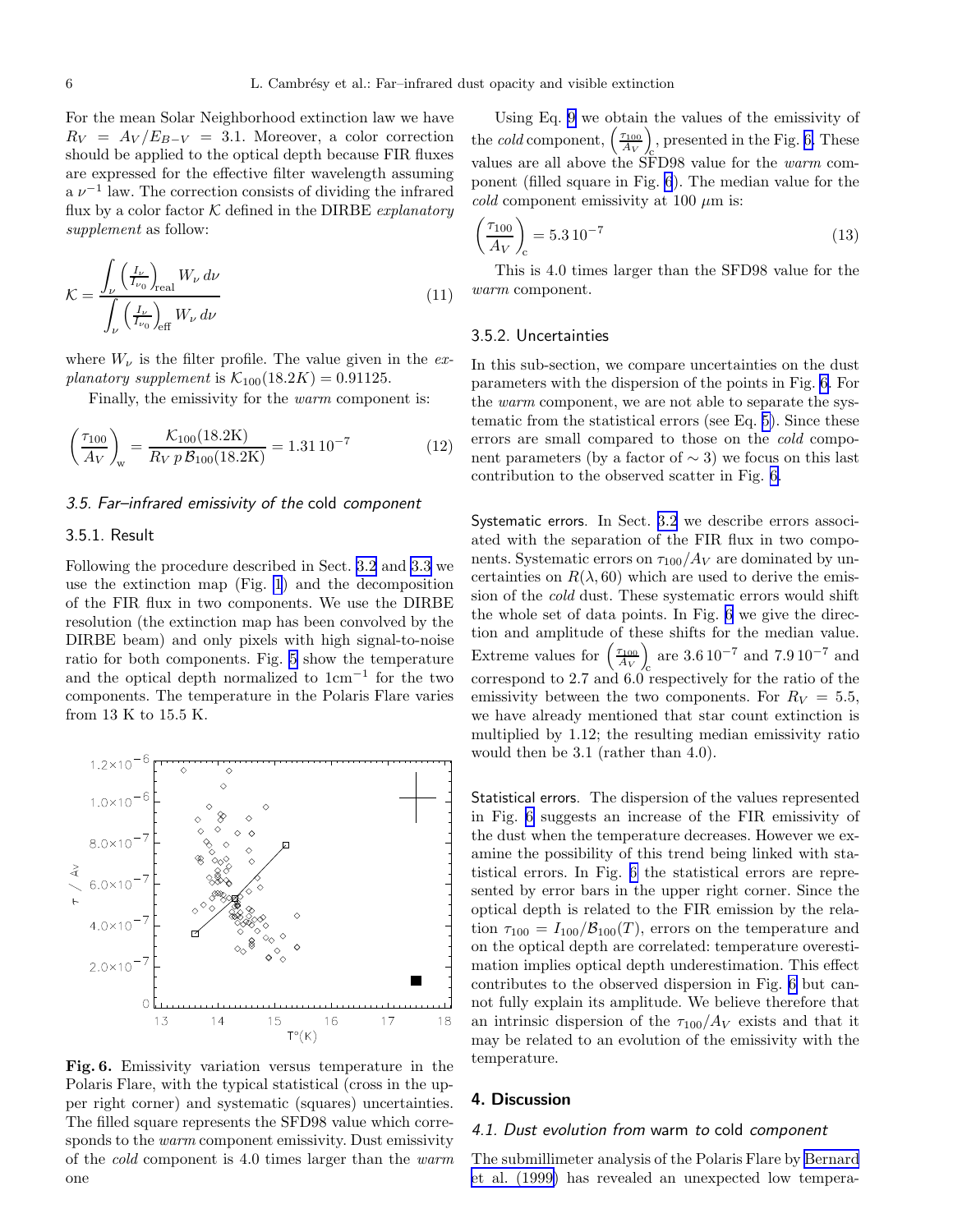<span id="page-6-0"></span>

Fig. 5. Temperature and optical depth normalized at 1cm<sup>−</sup><sup>1</sup> versus the galactic latitude for warm and cold components. Error bars represent the mean total uncertainty (statistical plus systematic) for each component

ture in this cirrus. They have used the extinction map of Fig. [1](#page-1-0) to model the effect of the attenuation of the interstellar ultraviolet and visible radiation field on the dust temperature. They concluded that this cannot explain the observed temperature difference between Polaris and warm cirrus clouds. They thus suggest that the temperature difference is related to a change in optical dust properties. For a larger FIR to visible/UV extinction ratio, grains are able to radiate more efficiently the energy absorbed and thus their equilibrium temperature is reduced. Thereby, our interpretation of the extinction data is in agreement with [Bernard et al. \(1999\)](#page-8-0) conclusions. A similar conclusion about the FIR dust emissivity is reached by the modeling of PRONAOS FIR/sub-mm observations of a molecular filament in Taurus([Stepnik et al., 2001](#page-8-0)). In this modeling, a change in the  $\tau_{\text{FIR}}/A_V$  ratio between the cold dust within the filament and the warm dust outside by a factor 3.4 is required to reproduce the brightness profiles across the filament at the various wavelengths. This study, unlike, ours does not rely on the empirical separation of warm and cold components.

Th[e most straightforward explanation for the change](#page-8-0) in dust FIR emissivity between diffuse and molecular clouds is grain growth through grain-grain coagulation and accretion of gas species (e.g. [Draine, 1985\)](#page-8-0). These two processes should lead to composite grains with significant porosity. The effect of the formation of composite fluffy grains on the dust opacity is well explained by [Dwek \(1997](#page-8-0)). Two effects contribute to an increase in the dust opacity per unit dust mass. (1) The first contribution results from an increase in the effective grain sizes. For spherical grains of size a:  $\tau_{ext} = \pi a^2 Q_{ext} N_d$  where  $N_{\rm d}$  is the dust column density and  $Q_{\rm ext}$  the extinction efficiency, and  $M_d = 4/3\pi a^3 \rho N_d$ , where  $\rho$  is the grain

density. Within the Rayleigh limit  $(2\pi a \ll \lambda)$ ,  $Q_{\text{ext}}/a$ is independent of the grain size. For particles large relative to the wavelength  $(2\pi a \gg \lambda)$ , it is  $Q_{\text{ext}}$  which is roughly size-independent. In practice, the Rayleigh limit applies to all grains in the FIR while the second limiting case applies to large interstellar grains ( $a \sim 0.1 \mu m$ ) in the UV. Within these limiting cases, one finds that  $\tau_{\text{FIR}}$  scales as  $1/\rho$  while  $\tau_{\text{UV}}$  scales as  $1/a\rho$ . For increasing grain porosity, the effective grain density  $\rho$  decreases and  $\tau_{\text{FIR}}$  increases. Thus, the ratio  $\tau_{\text{FIR}}/\tau_{\text{UV}}$  scales as the grain size a. Qualitatively this also applies to the ratio  $\tau_{\text{FIR}}/A_V$ . (2) The second, more subtle, effect is that the optical properties of the composite grains differ from the optical properties of their constituents: grain properties depend not only on their size but also on their composition and structure. In particular, the wavelength dependence of  $Q_{\text{ext}}/a$  changes with grain composition. For the specific case of composite carbon-silicate grains, this leads to a significant enhancement of the opacity in the FIR relative to that in the visible [\(Dwek, 1997\)](#page-8-0). Dust properties of porous composite grains have also been quantified numerically (e.g. [Bazell & Dwek, 1990; Mathis & Whiffen,](#page-8-0) 1989). In their work, [Mathis & Whiffen \(1989](#page-8-0)) show that it is possible to fit the extinction curve and its variations with  $R_V$  with a size distribution of composite porous carbon+silicate grains. Their calculations show that enhancements of the  $\tau_{\text{FIR}}/A_V$  ratio by a factor of at least 3 can be obtained within the constraints set by the UV to near– infrared extinction curve.

The proposed interpretation of the variations in FIR dust emissivity implies that grain coagulation would be effective even within cirrus clouds and not only in dark clouds and proto-stellar condensations. Observed variations in the  $R_V$  ratio have also been interpreted as evi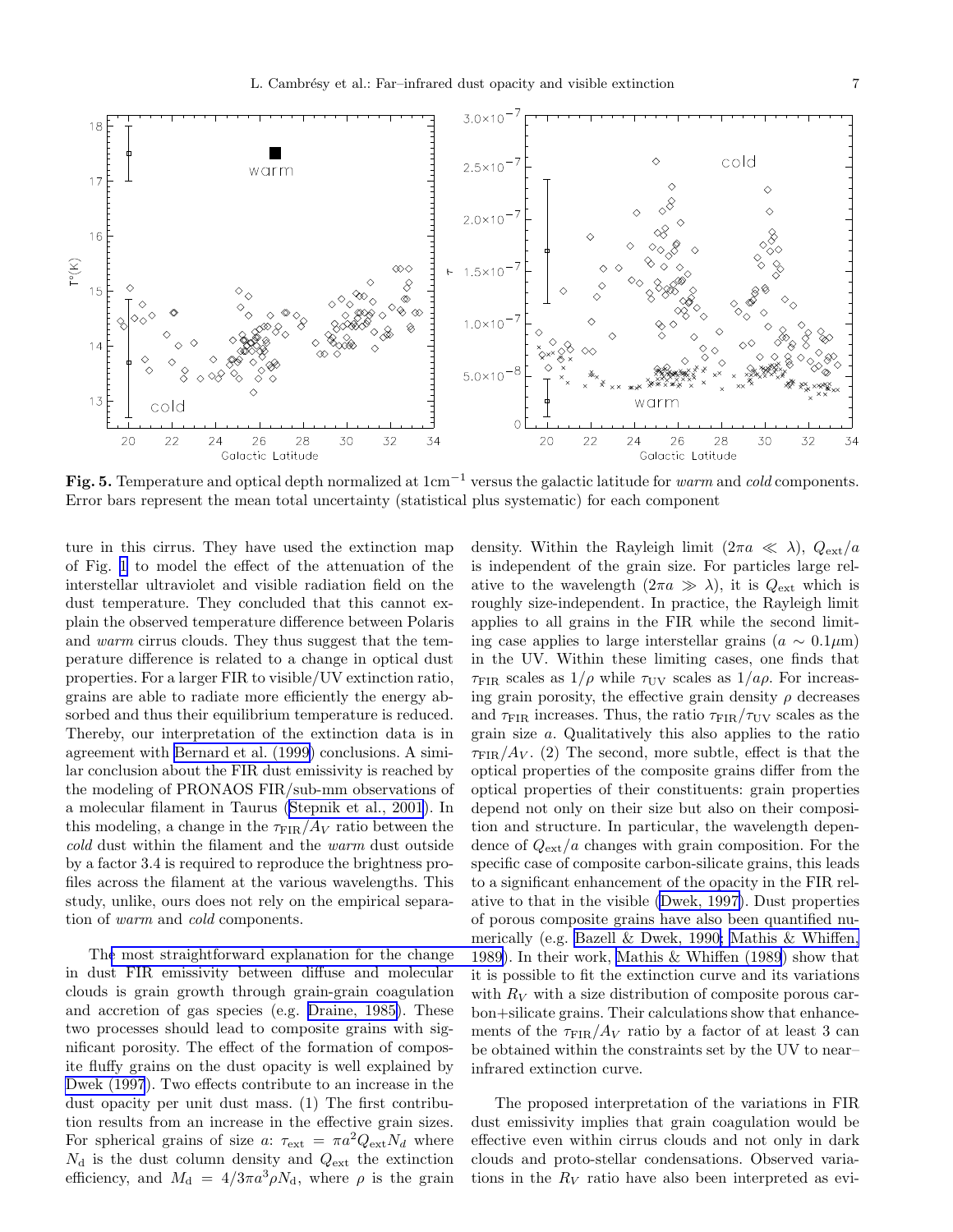<span id="page-7-0"></span>dence for grain growth from diffuse to dense clouds (e.g. [Kim & Martin, 1996](#page-8-0)). It will thus be interesting to look for a plausible correlation between the changes in  $\tau_{\text{FIR}}/A_V$ and variations in the visible extinction curve. Note however that these two signatures of dust evolution from the diffuse [ISM to molecular clouds are not necessarily corre](#page-8-0)lated because  $R_V$  and  $\tau_{\text{FIR}}/A_V$  do not share the same dependence on the dust porosity and size distribution ([Mathis & Whiffen, 1989](#page-8-0)).

In the absence of multiband visible photometric data, we have no estimate of  $R_V$  in the Polaris cloud and one can only make rather qualitative comments. [Cardelli et al.](#page-8-0) (198[9\)](#page-8-0) have shown that the variations in the extinction curve from the UV to the near-UV, to a good approximation, can be related to one single parameter,  $R_V$ . The  $R_V$ -dependent extinction curves all converge in the near-IR but the change in the  $\tau_{\text{FIR}}/A_V$  ratio proposed to explain the extinction data is larger that one would expect from the simple extrapolation of this convergence to the FIR. For the [Cardelli et al.](#page-8-0) relation, the  $\tau_{\text{FIR}}/A_V$  varies by a factor 1.2 for a large change in  $R_V$  from 3.1 to 5.5. If we add the effect of such an  $R_V$  change on the star count  $A_V$  estimates (which needs to be multiplied by a factor 1.12 due to the fact that our star counts are based on a  $B$  image, see section 2.1), the extinction discrepancy between SFD98 and star counts, a factor of about 2, is reduced by only a factor 1.34. This paper thus suggests that the  $R_V$ -dependent extinction curves should separate again in the FIR.

## 4.2. Validity of the SFD98 extinction map

We chose the Polaris Flare for its brightness in the cold emission map presented in Fig. 7. The white regions in this figure are the regions with cold emission, outside the Galactic plane, where the present work questions the validity of the SFD98.



Fig. 7. Cold component of the dust emission at 240  $\mu$ m from [Lagache et al. \(1998\)](#page-8-0)

As mentioned in Sect. [2.2,](#page-1-0) additional studies similar to the present work support our results [\(Szomoru &](#page-8-0) [Guhathakurta, 1999](#page-8-0); [Arce & Goodman, 1999; von Braun](#page-8-0) [& Mateo, 2001](#page-8-0)) for pieces of the Corona Australis and Taurus clouds. Both regions have an important cold emis-

sion in Fig. 7. Since the [Szomoru & Guhathakurta \(1999\)](#page-8-0) work is a prelude to what can be done systematically with the *Sloan Digitized Sky Survey* (SDSS), it is crucial for further works to be aware that the dust emissivity varies in the FIR, even for cirrus cloud. [Arce & Goodman](#page-8-0) (1999) suggest that the discrepancy results from a calibration bias. In the present paper we show that there is no general calibration that could be used in all directions. Optical properties of grains vary and the conversion from FIR fluxes to opacity cannot be limited to a single scaling factor.

For low galactic latitude ( $|b| < 10°$ ) it is obvious that the SFD98 map has to be used with caution since very different physical environments are mixed along the line of sight. [Chen et al. \(1999\)](#page-8-0) propose a 3-dimensional extinction model to constrain the galactic structure based on the SFD98 map used toward globular clusters as close as 3◦ to the Galactic center. They found a recalibration was better to fit their data and they used the new calibration for the whole sky. The Galactic plane and even more, the Galactic center, are very complicated regions: the presence along the line of sight of massive stars which heat the interstellar dust and molecular clouds with cold dust makes impossible the separation of the different components which contribute to the FIR flux. It is not clear how their empirical calibration of the FIR emissivity can be related to those determined for the nearby interstellar medium.

Bianchi et al. (1999) have derived the FIR dust emissivity using wavelength dependences derived from FIR spectra of galactic emission and the SFD98 extinction map to normalize the  $\tau_{\text{FIR}}/A_V$  ratio. The authors admit that two components of temperature could exist at low galactic latitude but they omit that dust properties could also vary.

The knowledge of the extinction close to the Galactic plane is required to estimate precisely the properties of some objects, like the RR Lyrae type stars, used as a distance indicator. [Stutz et al. \(1999](#page-8-0)) used the SFD98 map to deredden RR Lyrae type stars in Baade's window, i.e. 3 ◦ from the Galactic center.

## 5. Conclusion

We have presented an extinction map of the Polaris high latitude cloud derived from star counts. This extinction map is compared with that produced by SFD98 based on the IRAS and DIRBE FIR sky maps. Within the Polaris cirrus cloud, the SFD98 extinction value is found to be a factor 2 to 3 higher than the star count values.

We propose to relate the extinction discrepancy to variations in the  $\tau_{\text{FIR}}/A_V$  of interstellar dust from the warm and cold emission components introduced by [Lagache et al. \(1998](#page-8-0)) on the basis of the observed difference in small grain abundance and large grain temperature between the diffuse ISM and dense molecular gas. Within this interpretation, we find that the FIR emissivity of dust grains in the cold component is on average about